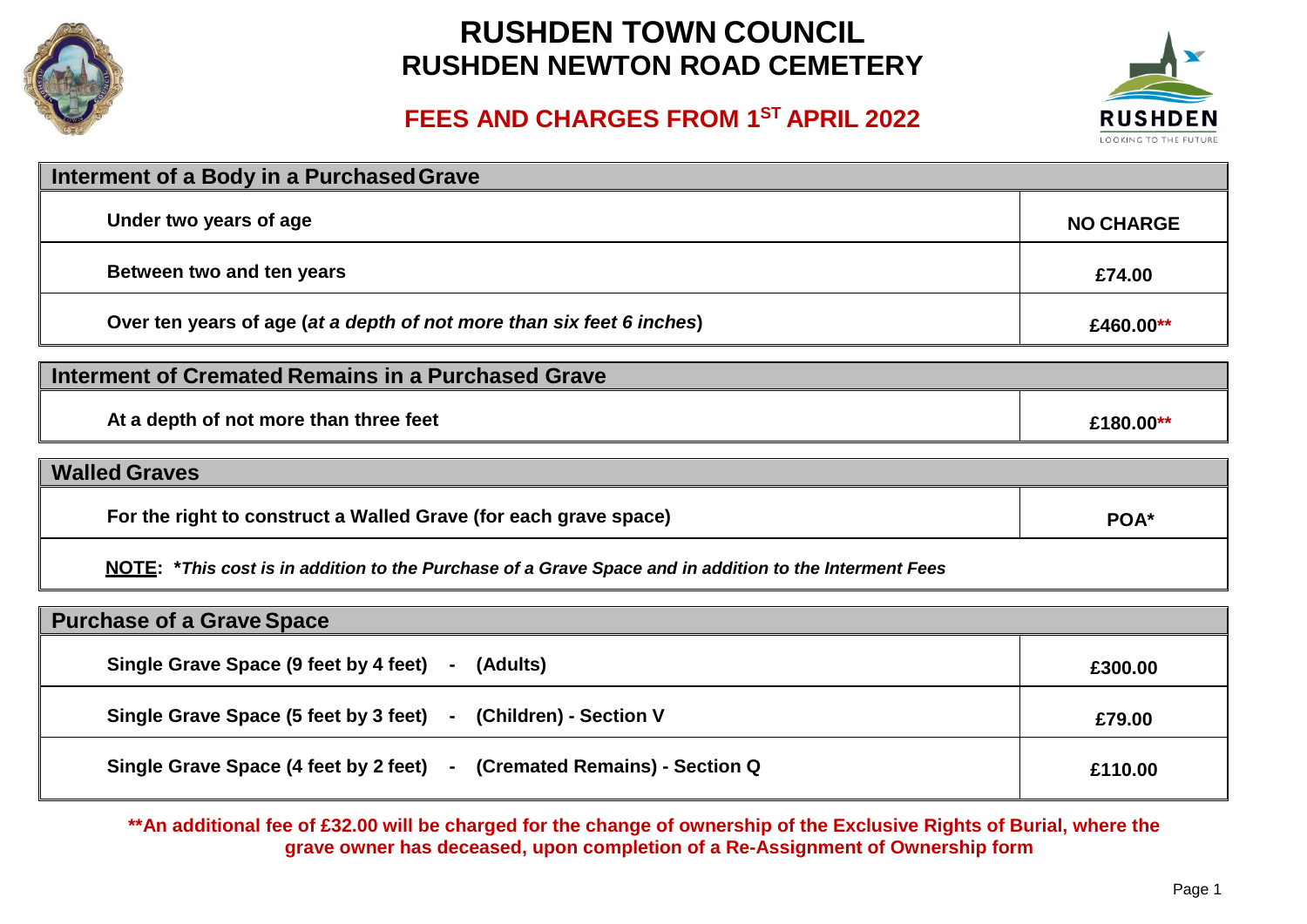

# **RUSHDEN TOWN COUNCIL RUSHDEN NEWTON ROAD CEMETERY**



## **FEES AND CHARGES FROM 1ST APRIL 2022**

| <b>Memorials</b><br>(For the right to erect or place the following memorials)                |            |
|----------------------------------------------------------------------------------------------|------------|
| Not more than 3' high (Lawn Cemetery)                                                        | £80.00     |
| Not more than 1' 6" high (Section W and Q)                                                   | £80.00     |
| Individual vase base for floral tributes                                                     | £43.00     |
| <b>Additional Inscriptions to Memorials</b>                                                  |            |
| In respect of each additional inscription after the first on any stone, monument or memorial | £43.00     |
| <b>Memorial Wall Inscriptions</b>                                                            |            |
| For each inscription of one line containing not more than 22 characters                      | £125.00    |
| For each additional line containing not more than 22 characters                              | £125.00    |
| <b>Miscellaneous Charges</b>                                                                 |            |
| <b>Use of Cemetery Chapel</b>                                                                | £125.00    |
| <b>Certified Extracts from the Register of Burials</b>                                       | £16.00     |
| Transfer of Exclusive Right of Burial / Certified Copies of Exclusive Right of Burial        | £32.00     |
| <b>Miscellaneous Administration Fees</b>                                                     | £32.00     |
| <b>Memorial Bench</b>                                                                        | <b>POA</b> |